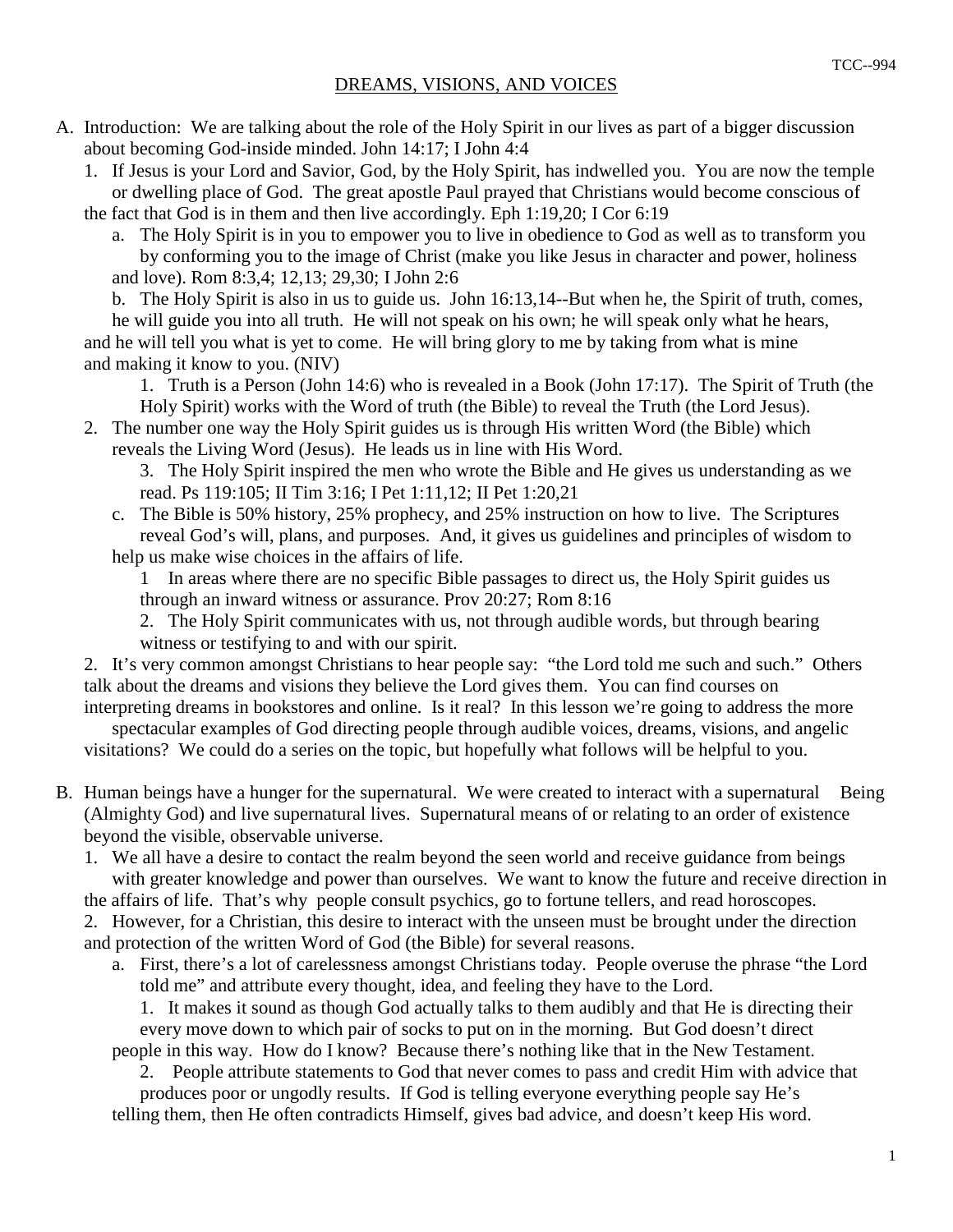A. I can't tell you the number of woman I've had reveal to me that the Lord told them they'd

 be married by age 35, with two children, and in fulltime ministry with their husband. It doesn't happen and they get mad at God or they get another word from that they'll marry at age 45. I've had others say the Lord told them to marry a certain man. But, he turned

 out to be a wife-beater so God told them to leave. None of this is glorifying to God. B. I'm not criticizing anyone, but I am saying we need to be more precise in how we describe our interactions with the Lord. We get an idea or really want to do something, and we decide this must be from God. However, There is a big difference between: the Lord spoke to me and I have an idea that I think came from God.

 C. Add to that, very few people can tell the difference between their soul (mind and emotions) and their spirit (where God directs us). (This discernment only comes to us from reading the Bible) So, when we get excited about something, we wrongly take that emotional feeling as the leading or even the voice of God.

 3. All of this imprecision makes us more susceptible to information from the "dark side". There really is a devil and he and his cohorts present all of us with thoughts in an attempt to influence our actions and draw us in ungodly directions. Familiarity with the written Word of God helps us tell the difference between our spirit and soul, and helps us recognize outside influences from the devil. Heb 4:12; Eph 6:11-13; Ps 91:4

 b. Second, we must recognize and be aware that the times we're living in are rampant with deception. 1. Jesus Himself said that religious deception will be a hallmark of the years preceding His return, warning that there will be false Christs and false prophets who demonstrate what seem to be supernatural signs and wonders (Matt 24:4,5; 11; 24). Paul echoed Jesus' words when he also wrote of lying signs and wonders just before Jesus returns (II Thess 2:8,9).

 A. In other words, there will be what appear to be supernatural signs that seem to be from God and many will be deceived. To be deceived means to believe a lie. The only protection against deception is the truth. The Spirit of Truth is here to guide us into all truth by exalting the written Word (the Bible) which reveals the Living Word (Jesus).

B. The Bible is our only 100% objective, accurate revelation from God. Supernatural

 experiences like voices, dreams, visions, and angelic visitations must be judged in the light of the written Word of God.

 2. Sadly, Bible knowledge and reading amongst Christians is at an all time low (reputable surveys bear this out), leaving people vulnerable to being misled by false supernatural demonstrations. Added to this is the fact that in many Christian circles today, the importance of the Bible is downplayed.

 A. I've seen books in Christian bookstores that say revelation through prophecy, dreams, and even feelings is on a par with the Bible, exalting subjective experiences over Scripture.

1. Churches services are held where people sit on the platform and paint as part of the

 worship. The idea is that the painters are getting revelation from the Spirit through their painting. There's nothing like that in Scripture.

2. Sincere Christians attend meetings because there's a prophet in attendance and they

 want to get a word from God. Or they go to meetings where people prophesy to each other. How is that any different than going to a fortune teller?

 B. Well known ministers make statements like this: "We don't want to be Bible eggheads with all word and no spirit." But it isn't an "either or choice". We need both. However, a true demonstration of the Spirit of God will magnify and glorify the Living Word,

Jesus, and will draw men to, not away from the written Word of God.

 3. I'm not saying that the Lord doesn't speak to us through audible voices, prophecy, and dreams or that He never moves in spectacular supernatural ways. I'm saying that because of the times in which we live, with people seeking supernatural experiences, along with increasing ignorance of the Bible and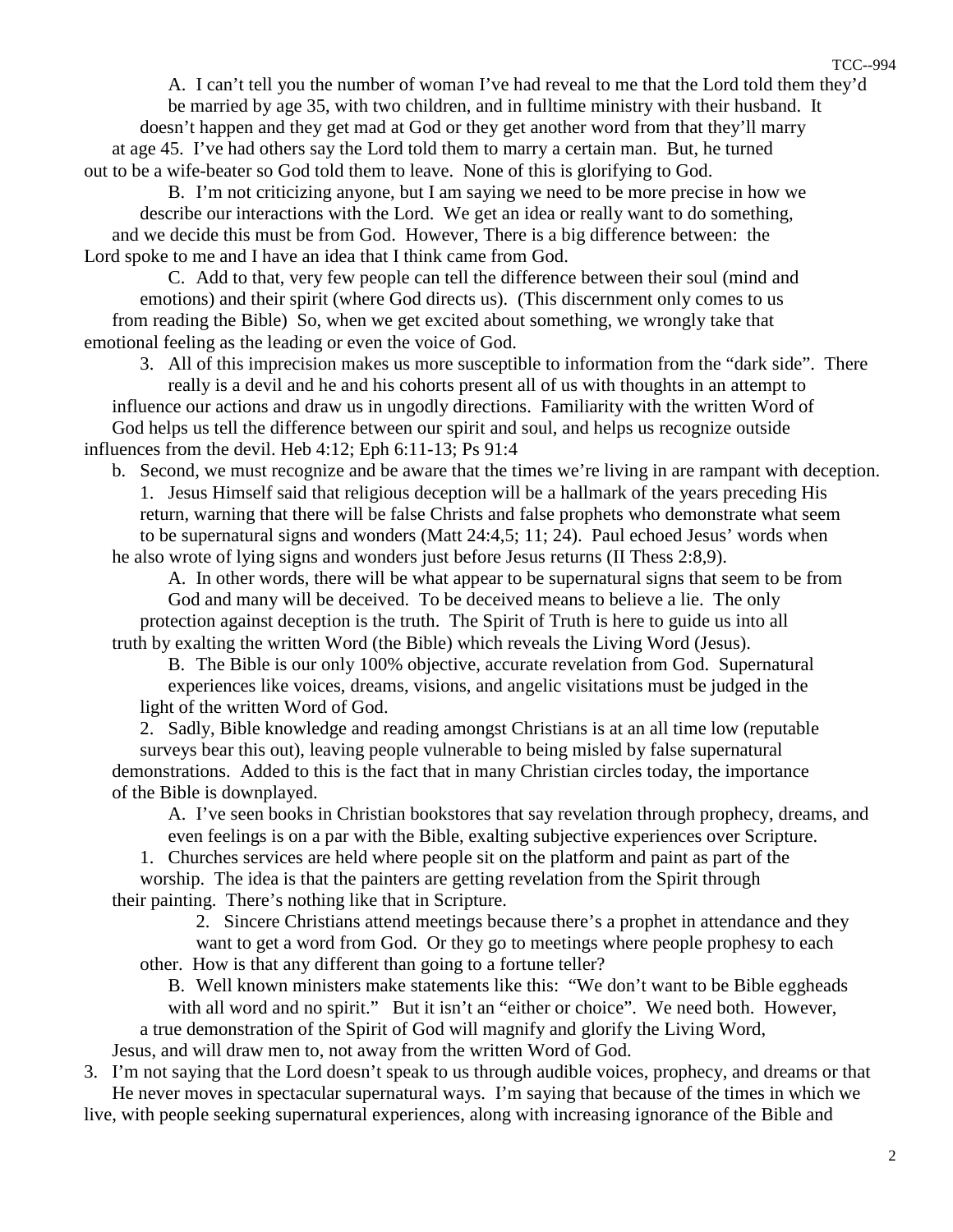rampant deception, we need to read the Bible like never before.

 a. It will help us recognize genuine demonstrations of the Spirit of God. And it will protect us from being misled by our own emotions or lying signs and wonders.

 b. For the rest of the lesson we're going to look at the New Testament and see how the Holy Spirit interacted with the first Christians.

C. When we read the Book of Acts which describes the disciples' activities as they went out to proclaim the resurrection of Jesus, we see that Holy Spirit led the disciples by the inward witness, by speaking to them, and by more spectacular interaction such as dreams and visions. Note these points.

 1. In last week's lesson we found that the first thing the Holy Spirit did in the lives of the disciples was give them revelation concerning who Jesus is along with understanding of the Scriptures (Matt 16: 16;17; Luke 24:43-45). Notice also some common traits among these disciples.

- a. These people left all to follow Jesus. When Jesus' teachings became hard for some to accept and many quit following Him, He asked His disciples if they would leave too. Peter's response was: Where else would we go? You have the words of life. Matt 19:27; John 6:66-69
- b. They desired God's glory above their own good. When they were jailed and beaten for preaching the resurrection of Jesus in Jerusalem and were ordered not to do it any more, their response was: We serve God, not man. It's right for us to do what He's told us to do. Acts 4:18-20; Acts 5:29
- 2. Consider a few examples of how the Holy Spirit directed the apostles in the Book of Acts. Notice that all the direction they received served redemptive purposes and led to the gospel going forth and people coming to saving knowledge of Jesus.

 a. Acts 8:26-38--An angel spoke to Philip and directed him to go from Jerusalem to Gaza where he met an Ethiopian eunuch and, under the direction of the Holy Spirit, he preached Jesus to the man.

- b. Acts 9:10-12--Ananias of Damascus had a vision where the Lord directed him to minister to the newly converted Saul (Paul).
- c. Acts 10:9-20--Peter had a vision of a sheet filled with all types of animals (clean and unclean). 1. He heard a voice tell him to kill and eat, admonishing him not to call unclean what God has cleansed. Peter wasn't sure what the vision meant.

 2. While Peter pondered the vision, the Holy Spirit told him to go with men who just arrived at the place where he was staying. They took him to the home of a man named Cornelius and Peter preached the gospel to Gentiles for the first time.

 d. Acts 13:1-4--At Antioch, as elders ministered to the Lord and fasted, the Holy Spirit directed them to set Barnabus and Saul apart for the work to which they were called.

- e. Acts 16:6-10--Paul and Silas preached in a number of places and weren't sure where to go next. The Holy Spirit forbade them from going to Asia. When they tried to go to Bithynia, the Spirit didn't permit them to go. Then Paul had a vision where a man from Macedonia asked him to come help them. Paul and Silas went and had a successful preaching trip.
- f. Acts 27:10; 23-25--While being taken as a prisoner to Rome, Paul perceived or discerned that the next leg of the voyage would be disastrous if they set out then. No one listened to him and the ship ended up in a deadly storm. An angel appeared to Paul and told him the ship would be lost,
- but all on board would survive. It all came to pass as it was spoken.
- 3. By using these examples, I'm not implying God won't direct us in our personal lives. But so much of the Christianity to which we've been exposed in modern America is very self-focused. It's about making our lives the best they can be as opposed to seeing people come to Jesus. Because our priorities are often out of order, much of the so-called direction from God people get can't be trusted.

 a. Do you ever think in terms of asking God to guide you to a prayer project in your neighborhood, someone you can pray for, that laborers will come into their life and share the gospel with them? b. Do you ever think in terms of asking God to work in you and make you more Christ-like in character so that lost people will see Jesus in you. Or is your focus only on which car to buy and